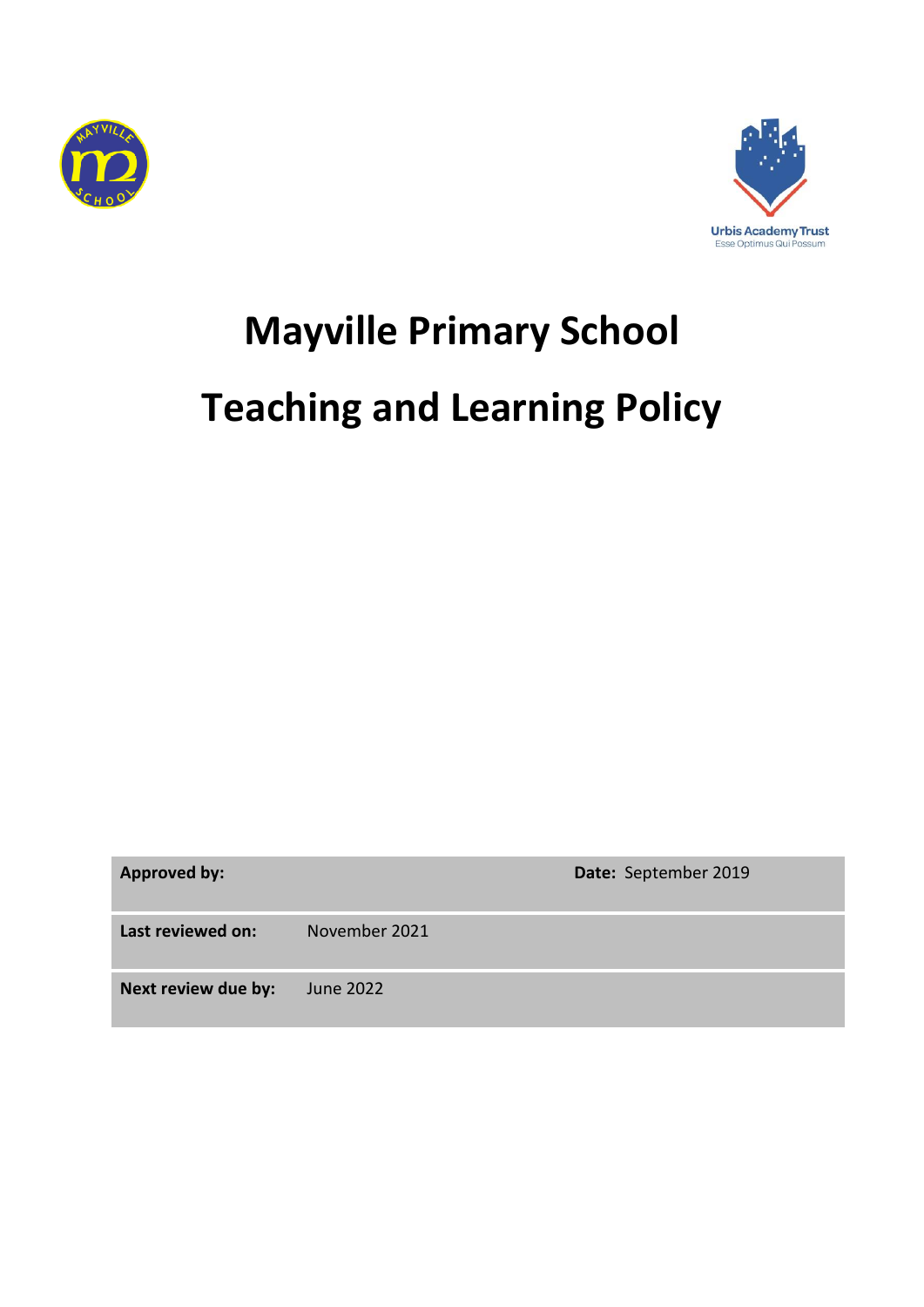# **AIMS OF THE POLICY**

This policy has been created by and agreed upon by the teaching staff and Governing Body. At Mayville Primary School, we are committed to high quality teaching and learning to raise standards of achievement for all children. All teachers and governors have been consulted in developing this policy, which summarises expectations and common working practices. It reflects what has been agreed in terms of approach and consistency and makes explicit the best practice to which the school aspires. It also reflects the aims and objectives of the school and supports its vision.

This policy should be read in conjunction with our subject policies.

The aims of our Teaching & Learning Policy are as follows:

- To ensure the highest standards of teaching across the school, to enable children to learn most effectively;
- To take account of individual needs and children's stages of development, and build on knowledge and experience within a context of equality of opportunity for all, regardless of class, race, creed, gender or ability;
- To have a consistent approach to classroom management and organisation;
- To provide a positive and stimulating work environment for all users of the school;
- To equip children with the skills to become enthusiastic and independent learners;
- To help children develop skills, knowledge and concepts relevant to everyday life and the ability to apply them to new situations that they have not yet experienced;
- To ensure effective planning, delivery and evaluation of the curriculum throughout the school;
- To provide a curriculum that takes into account the diversity of interests of children attending Mayville Primary School and recognises the knowledge and experiences that children bring to school;
- To ensure that skills, expertise and strengths of all staff are used fully to support children's learning;
- To ensure that parents are involved fully in the education of their children.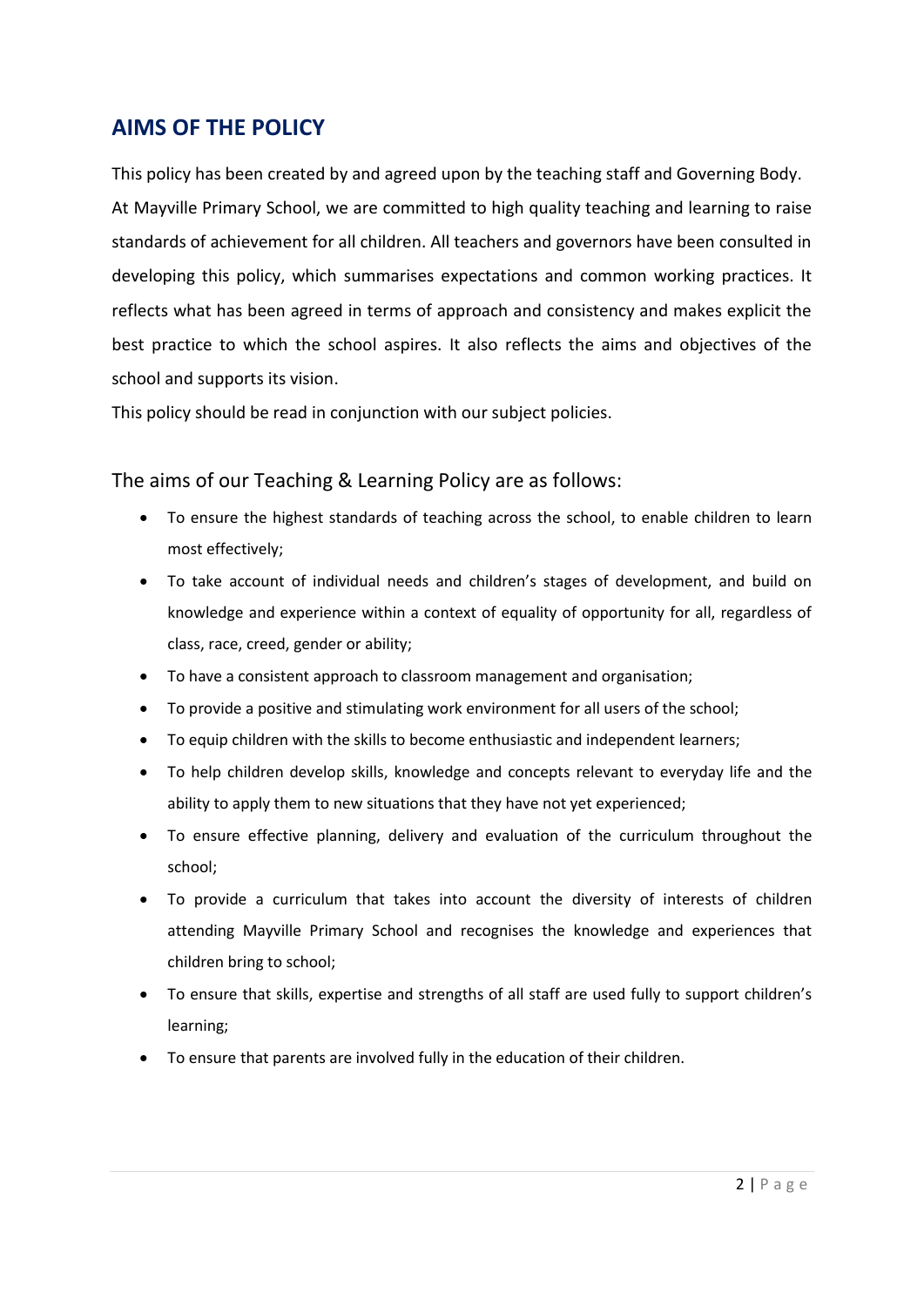# **EXPECTATIONS OF TEACHING & LEARNING**

At Mayville, we expect **teachers**:

- To be a positive role model and treat children and colleagues with respect and mutual trust;
- to ensure that learning is progressive and continuous;
- To provide a challenging and stimulating programme of study to all children in their care;
- To recognise and plan for the individual needs of each child, with support where appropriate;
- to uphold professional standards, including being punctual, well prepared and organised;
- To take responsibility for their role and manage change and the development of their own professional expertise;
- To maintain an up to date knowledge of the National Curriculum and educational developments, including the Foundation Stage;
- To work collaboratively and share expertise, practice and ideas;
- To respond enthusiastically and appropriately to the needs of the school;
- To follow school guidelines and policies and implement ideas from INSET and training.

At Mayville, we expect **children**:

- To attend school regularly and be punctual for lessons;
- To behave appropriately, in line with our behaviour policy;
- To be organised by bringing the necessary kit, reading books, taking home letters and completing homework tasks;
- To take increasing responsibility for their own learning;
- To contribute and enjoy a positive attitude towards school life.

#### At Mayville, we expect **parents and carers:**

- To ensure their children attend school regularly, arrive on time and are in good health;
- To notify the school immediately of the reasons for any absences;
- to participate in discussions concerning their child's progress and attainment;
- To be involved in the teaching and learning in school by offering encouragement and praise to their children, supporting them at home by working on areas identified with the class teacher, such as hearing them read, helping them to learn spellings and maths tables, and understand the importance of homework;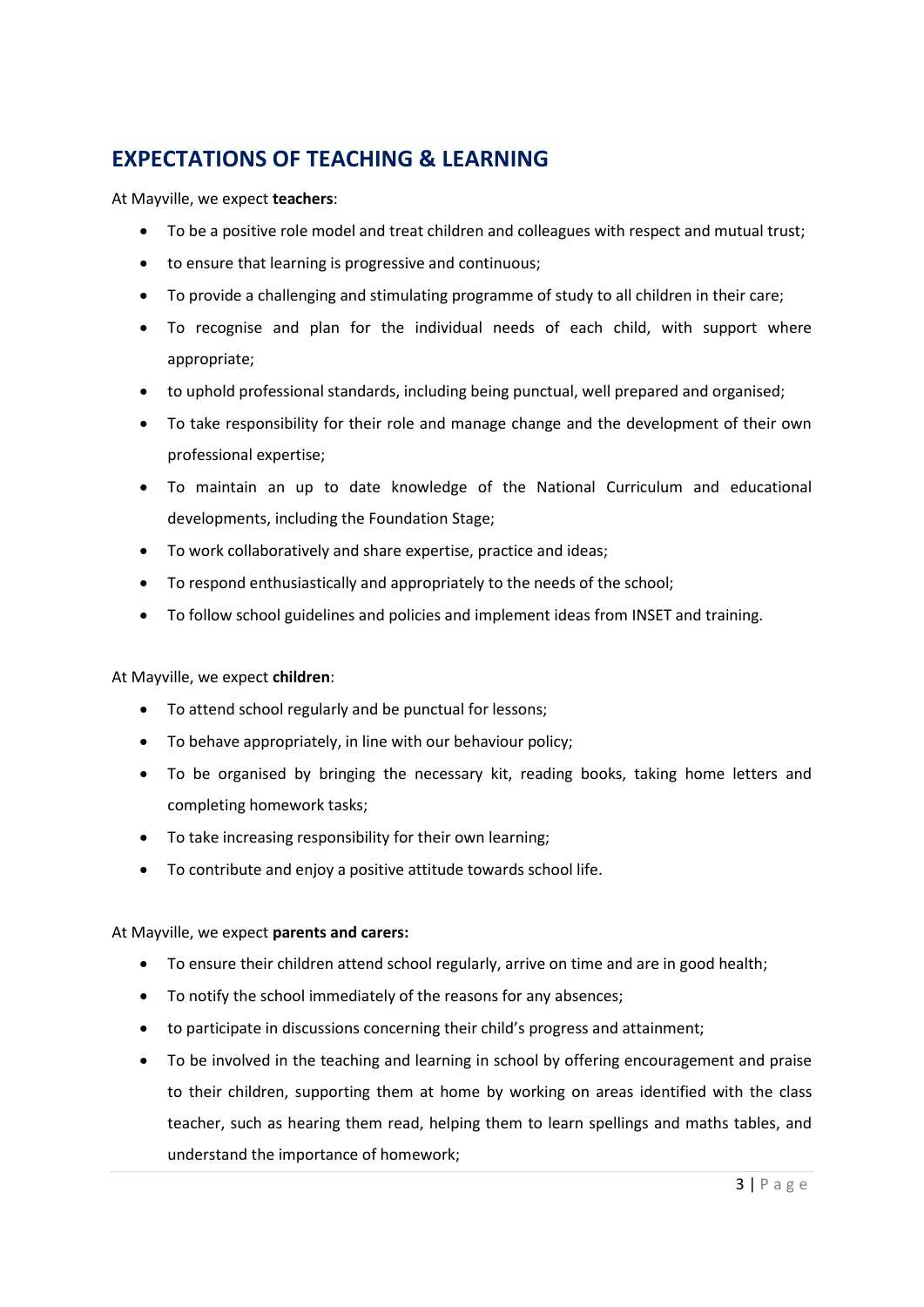• To be positive about learning.

#### At Mayville, we expect **all members of the school community:**

- To support a positive school environment;
- To be responsible team members, motivating, supporting and encouraging each other;
- To ensure equal opportunities in all aspects of school life;
- To provide an environment in which everyone can feel safe, secure and valued and have high expectations of behaviour;
- To promote positive relationships and a sense of belonging to the whole school community.

# **APPROACHES TO TEACHING & LEARNING**

We use a variety of strategies to encourage children to work to their fullest potential.

These include:

- Questioning
- Explaining
- Instructing
- Observing
- **•** Assessing
- Encouraging and praising
- Target setting
- Diagnosing
- Recording
- Listening
- Giving feedback
- Marking work
- Encouraging collaboration and co-operation

Classes are organised to allow children to work individually, in small groups, or contributing to whole class activities. Children are encouraged to work collaboratively, co-operatively and independently. Teachers provide children with activities designed to be interesting and challenging, which will introduce them to new concepts and consolidate previous skills and knowledge. The types of activity may include: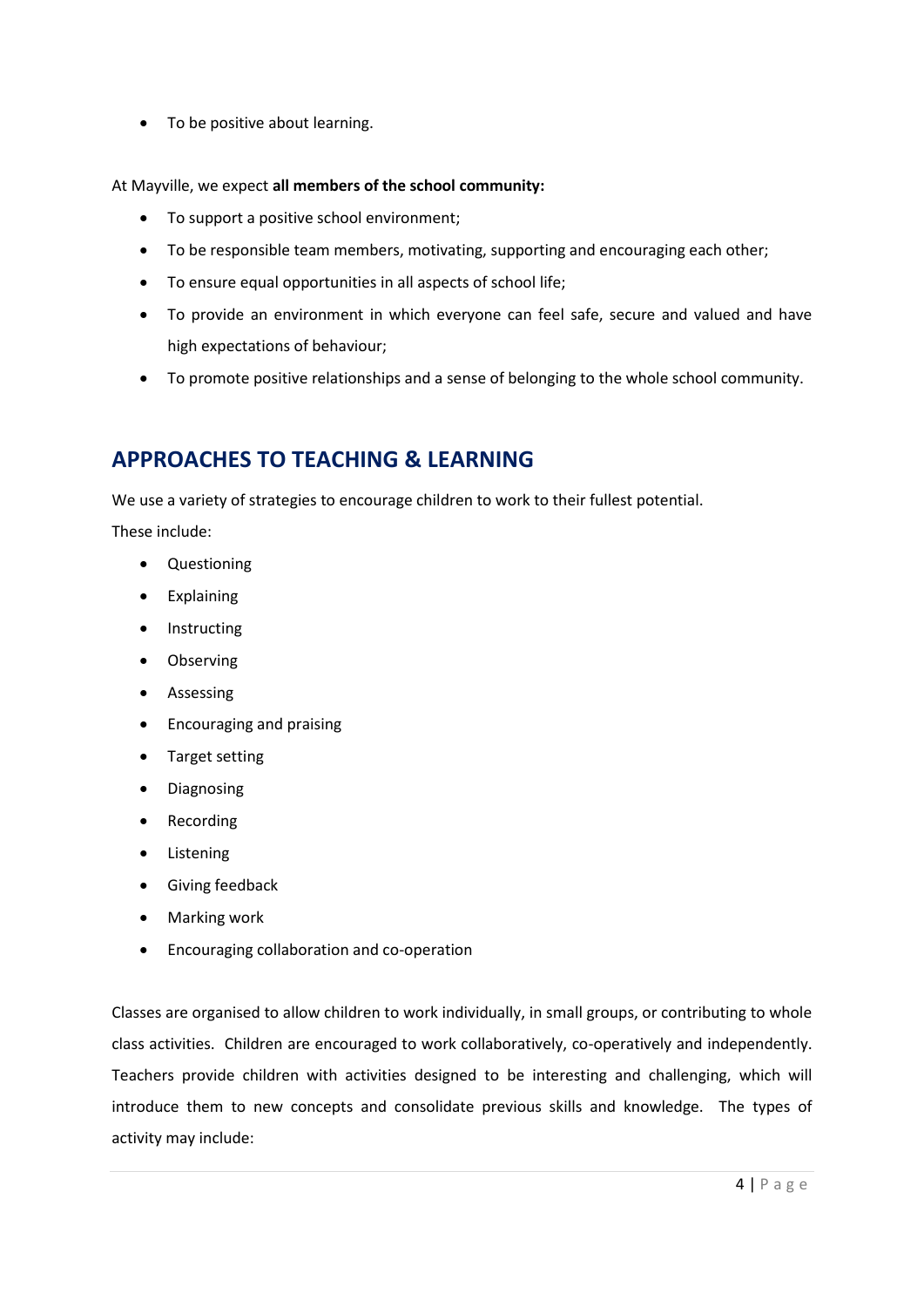- Practical investigations and experiments
- Creative activities
- Open ended investigations
- Predicting outcomes
- Physical development activities
- PSHE activities

A child's progress is evaluated on an ongoing basis. The ways we do this include:

- Foundation stage profiling system at the beginning of the child's school career
- Regular teacher assessment and samples of work
- Marking of children's work
- Report to parents
- Target setting and review of targets
- Standard Attainment Tests (SATs)
- Ongoing verbal feedback
- Pupil progress book
- Pupil Tracking

# **PLANNING**

In order for children to have an effective learning experience, each lesson must be well planned. At Mayville, we use long, medium term plans and weekly slides to cover all that will be taught within the classroom.

- Long-term plans set out the subjects and topics that will be covered over the whole school year for each year group.
- Medium term plans are produced setting out in more detail the work to be covered over a term or half term period.
- Teachers then produce weekly slides setting out exactly what work is to be done each day. These include clear learning objectives, descriptions of the activity and how the work will be assessed.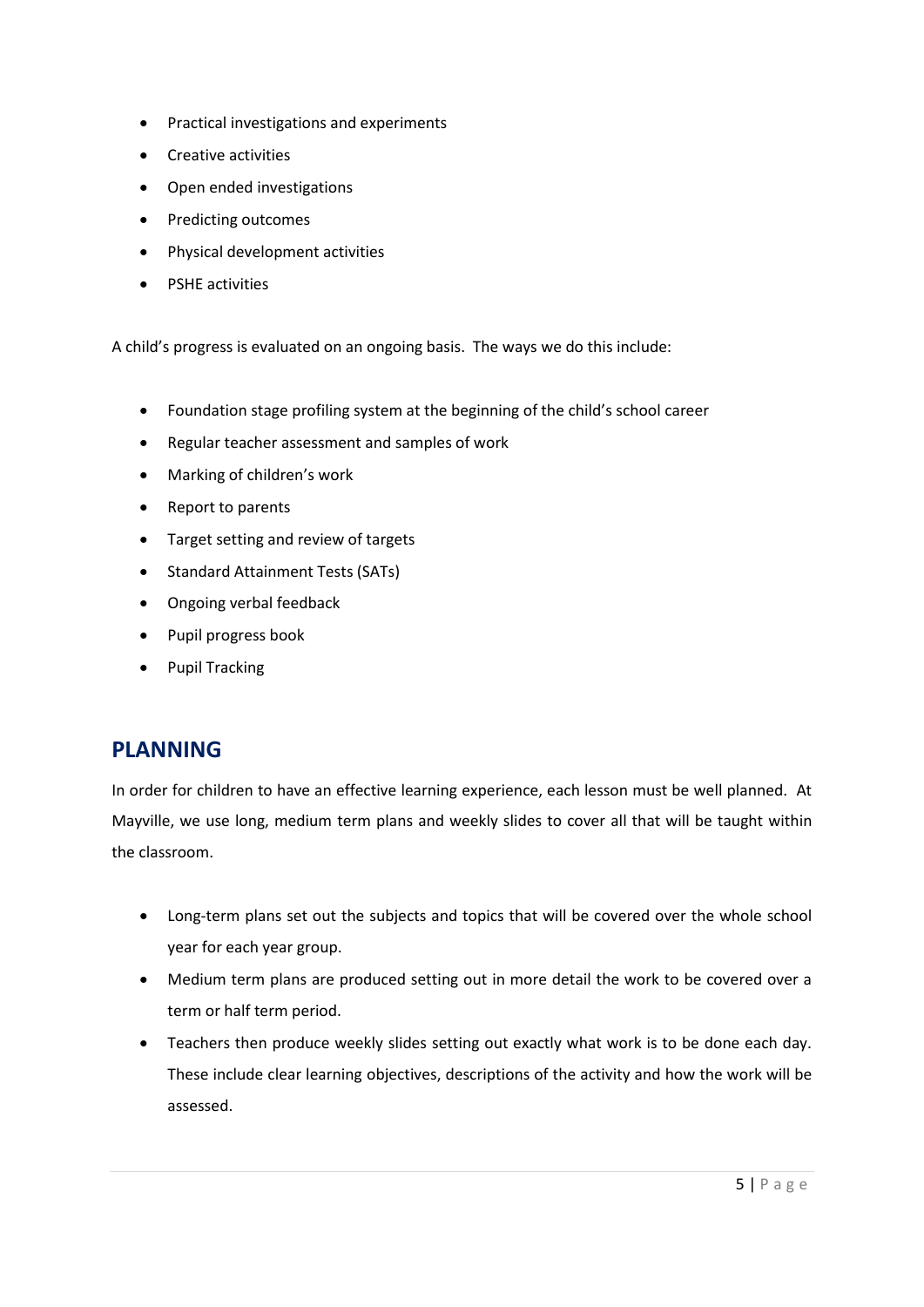Plans are regularly checked to ensure that they allow for continuity and progression throughout the school. (See Assessment, Planning and Recording Policy).

# **HIGH QUALITY LESSONS**

We have identified the main factors that contribute to effective teaching and learning in the classroom.

Before the lesson, the teach must:

- Have relevant knowledge of the subject;
- Have planned activities that take account of the needs of each individual child;
- Have identified the aims and intended learning outcomes of the lesson;
- Have the relevant resources available and accessible;
- Have planned the use of the teacher role;
- Have planned the use of other adult roles.

During the lesson, the teacher must:

- Give clear information and explanations to the children;
- Tell the children the aims of the lesson and how these relate to previous and future learning;
- Ensure that the children know what is expected of them, both in terms of work and behaviour;
- Inform the children about the way they will work whether in groups or alone, silently or in discussion, what resources they will use etc.
- Interact effectively with the children;
- Act positively and with appropriate humour;
- Have an awareness of the whole class;
- Manage the children well, using clear and orderly routines with consistency, so as to achieve high standards of discipline;
- Match work accurately to the children's abilities;
- Develop children's language and social skills;
- Give appropriate opportunities for the children to extend their learning;
- Take steps to motivate and inspire the children;
- Evaluate and assess the lesson as it progresses.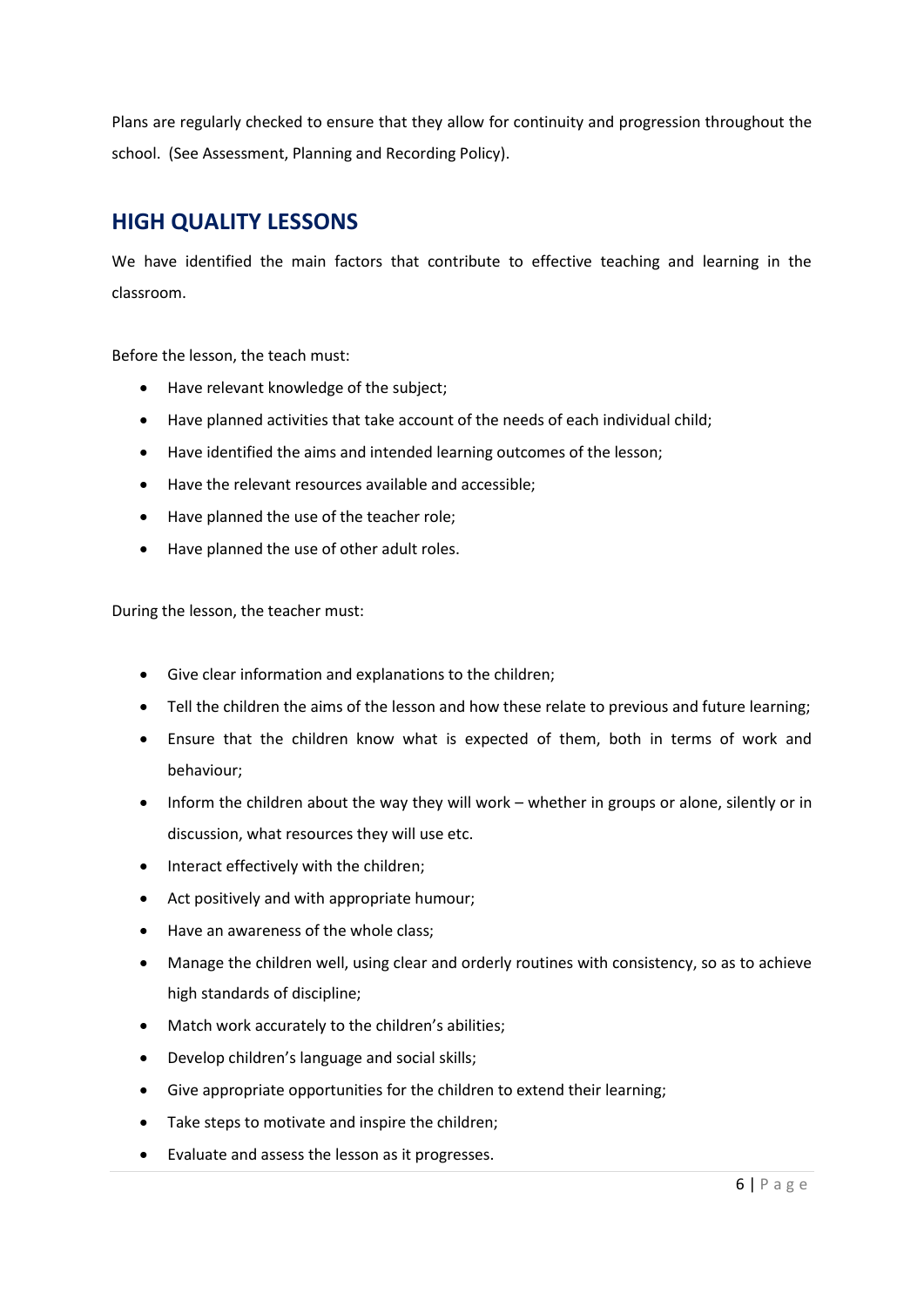After the lesson the teacher must:

- Assess the lesson in light of what happened;
- Evaluate the teaching and learning that took place and make any necessary changes to future planning that might be appropriate;
- Mark work consistently and appropriately, depending on the work done;
- Give verbal feedback and praise and written feedback where appropriate.

# **HIGH QUALITY TEACHING**

When the quality of teaching is good, the following will be observed:

- Well informed, planned and organised lessons;
- Good knowledge of the subject being taught;
- Clear learning outcomes of which the pupils are aware;
- $\bullet$  High expectations of work and behaviour;
- Differentiated activities with appropriate resources;
- Good relationships between the teacher and children;
- Tasks which are challenging and give opportunities for further development;
- Appropriate questioning skills to motivate and inspire children;
- Good time management leading to well-paced lessons;
- Other adult support being appropriately deployed;
- Evidence of evaluation and assessment
- The achievement of good results
- Consistency of approaches between staff;
- Enthusiastic learning;
- The involvement and co-operation of parents.

# **HIGH QUALITY LEARNING**

When the quality of learning is good, the following will be observed:

- Children on task, knowing the time available to complete it;
- Children able to explain the purpose of their task;
- Children involved in the decision making and learning process;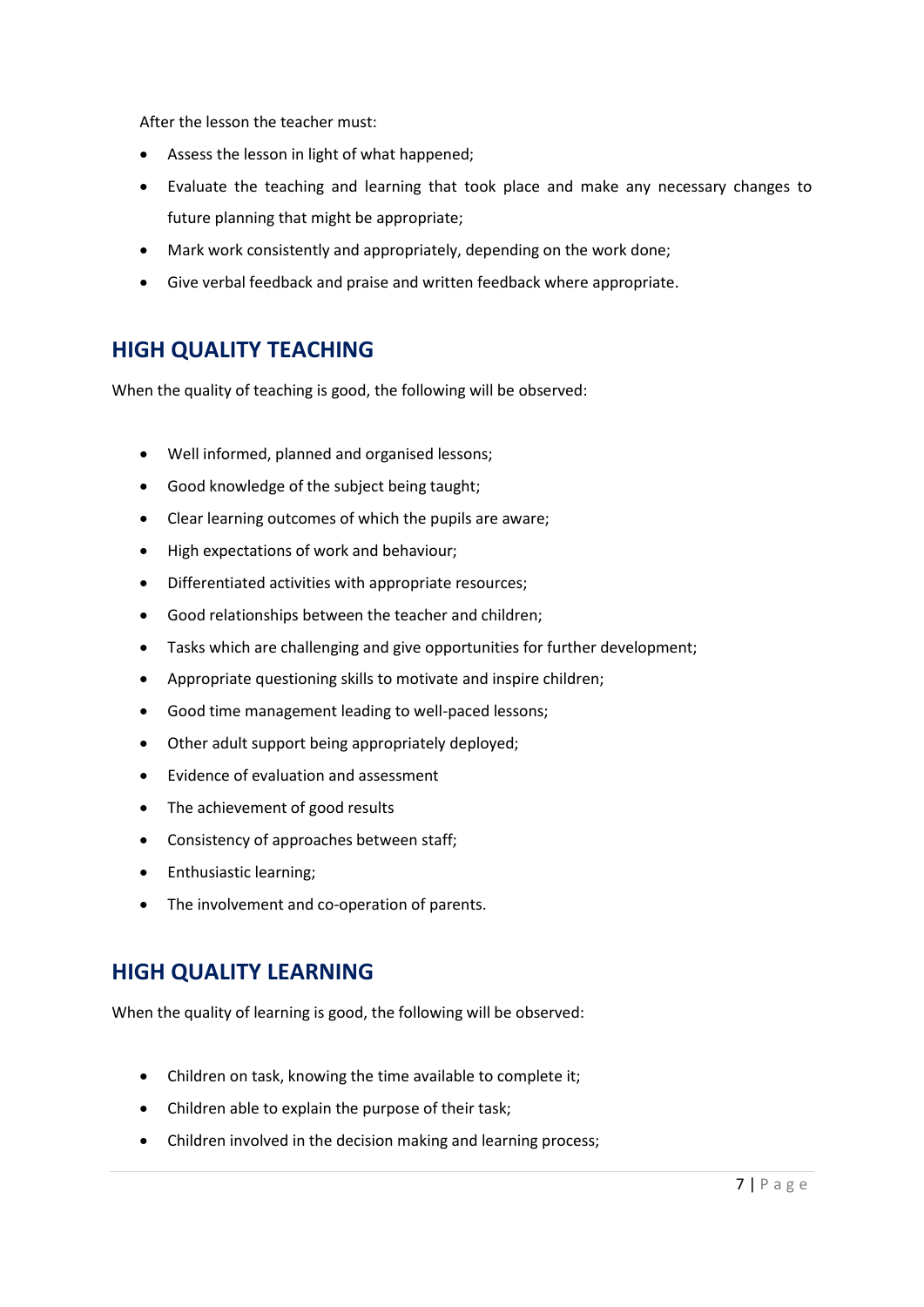- Children displaying positive attitudes, e.g. confidence, enthusiasm, pride in their work, interest, eagerness to move on, enjoyment, concentration, application;
- Quality outcomes in the work produced;
- Evaluations and positive feedback undertaken by children and adults;
- A safe, stimulating and comfortable work environment;
- Acknowledgement of different approaches, including trial and error and learning from each other.

# **CLASSROOM ROUTINES**

The following are features of a well-organised classroom:

- The classroom has consistent routines, which both children and adults are aware of including such rituals as the taking off and putting on of coats, storage of bags etc.
- Entry and exit routes and routines to and from the classroom to outside areas, including the hall(s) and playground are well known to the children are used appropriately and consistently;
- Class rules are discussed, agreed and displayed, based on the school's behaviour policy;
- Clear rewards and sanctions are consistently applied;
- Children are informed about the timetable for the day, especially when there is a change to normal routines;
- Routines are in place for the start and end of lessons and activities, to maximise learning time;
- The classroom clock is set correctly and used by teachers and children to monitor the use of their own time, punctuality and pace of lessons;
- Children are clear about how to attract the teacher's attention;
- Routines for retrieving, using and clearing away resources are followed;

# **RESOURCES**

A ready supply of appropriate resources is vital to teaching and learning. Each classroom should have:

 Sufficient resources readily available and easily retrievable without disruption, in order for the planned lesson to take place efficiently and effectively;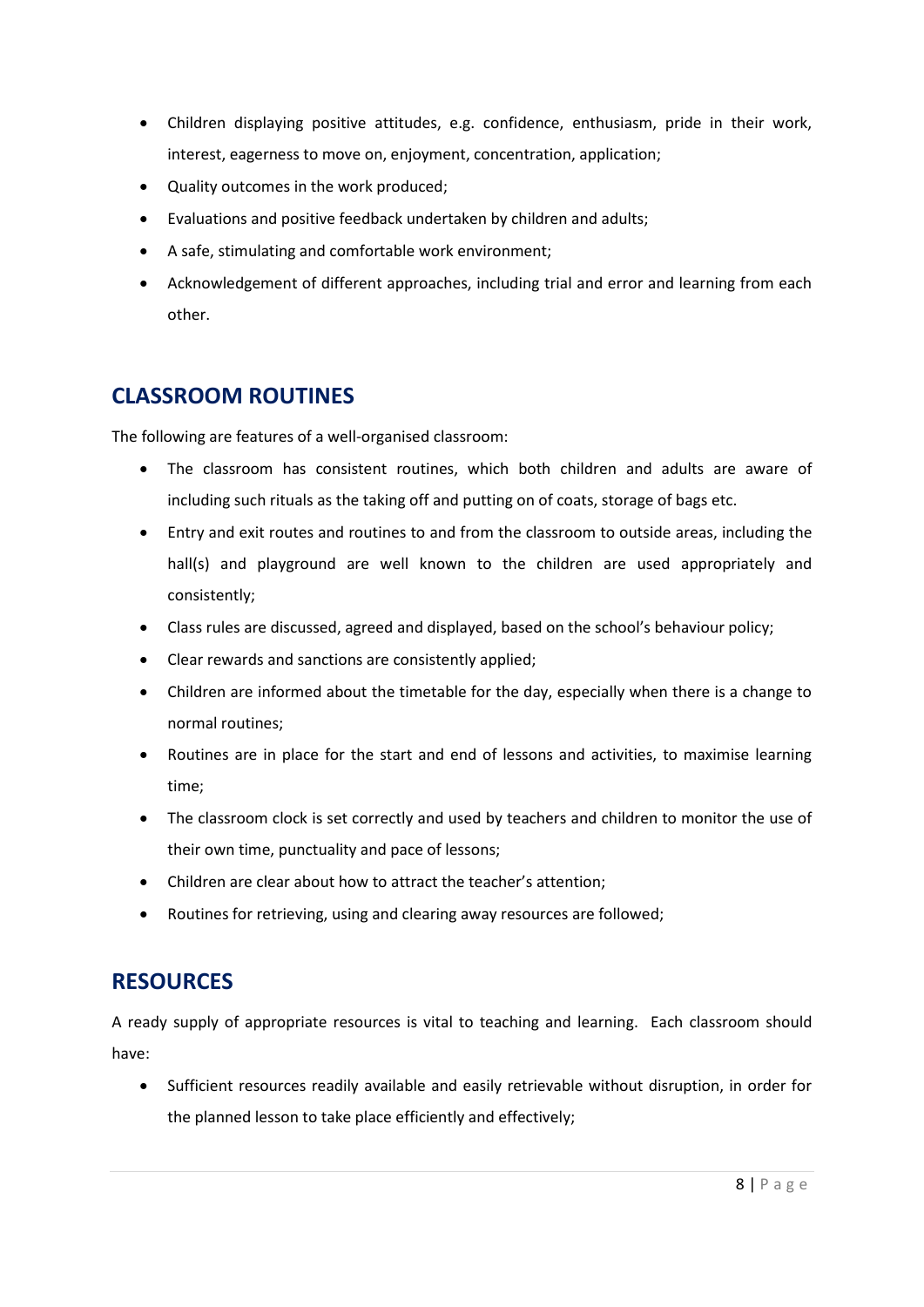- Good quality, appropriate resources, relevant to the age group being taught and the lesson planned for;
- Clearly-labelled storage units for resources, specific to a subject and legible to the children;
- An attractive and well-resourced book corner and clean and tidy art area;
- A working computer;
- Clearly displayed timetable/planning accessible to supply teachers.

Resources should be stored tidily, and children should be trained in their retrieval and putting away and their use.

# **DISPLAYS**

Displays are an important part of the well-organised classroom. A good classroom has:

- Adequate space for both 2D and 3D displays;
- A variety of work on display, reflecting the different curriculum areas;
- Displays that are up to date and relevant to the work in hand;
- Displays that are self-explanatory and informative with clear, well-written labels;
- Lively interactive and attractive displays with co-ordinated backing paper and fabrics;
- Displays that reflect the diversity of ethnic background in our school

Children should understand the importance of display and value displays within the school. All children must have the opportunity to have their work displayed over time. All work displayed should be of the highest quality and irrespective of ability.

# **FURNITURE**

Furniture must be clean, undamaged and of good quality and be:

- Of the appropriate size for the children using the classroom;
- Of the appropriate type for the needs of the children and their planned learning;
- Organised to maximise the use of space within the classroom;
- Able to support storage and display within the classroom;
- Organised to facilitate the teaching style(s) being used in the lesson (e.g. whole class small groups).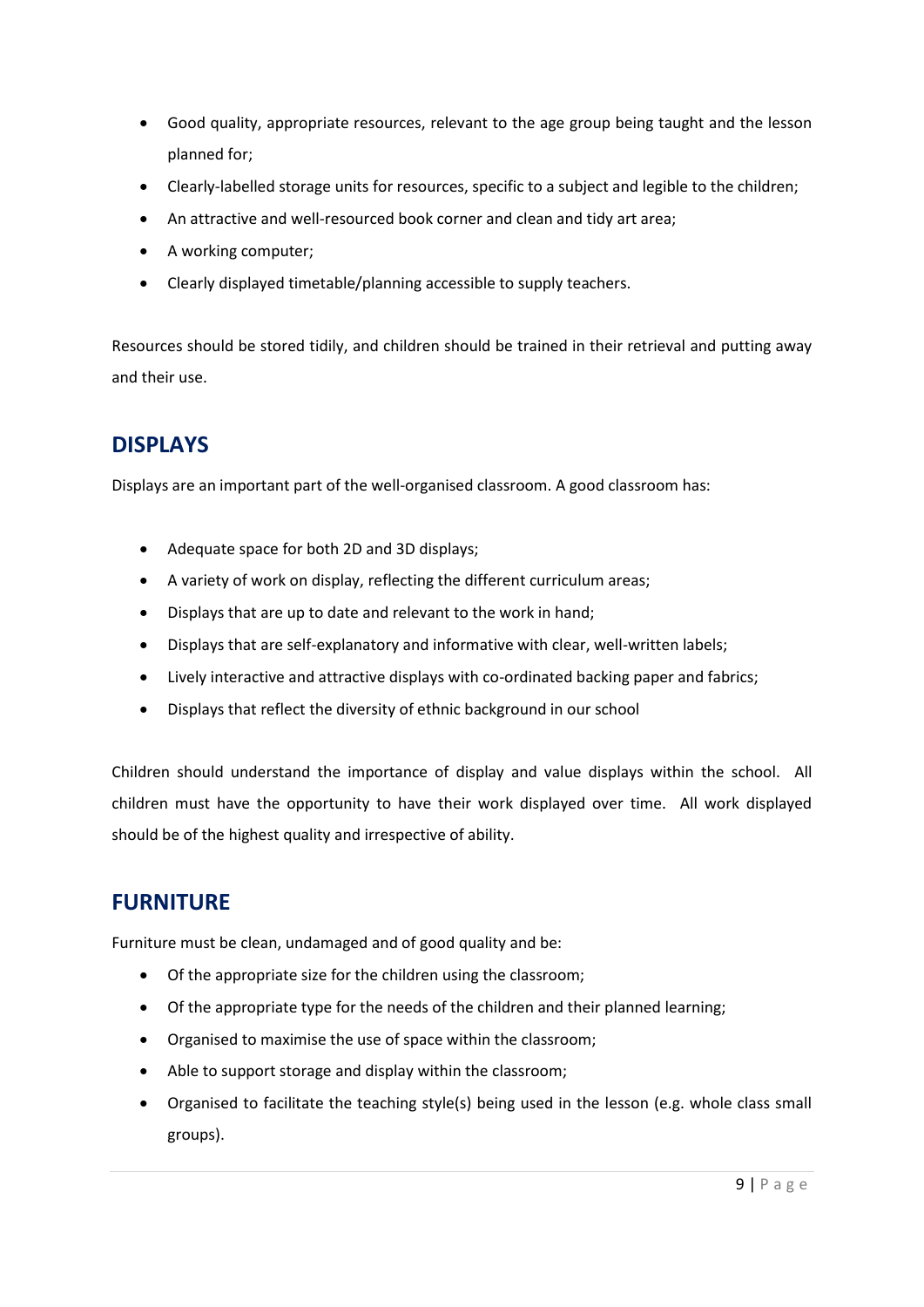In addition, each class will have a clock showing the correct time and synchronised, appropriately position for use by the children.

#### **PUPILS WITH SPECIAL EDUCATIONAL NEEDS**

The class teacher is responsible for ensuring that work is suitably differentiated. Children may be withdrawn for extra support or receive support in the classroom from LSAs, TAs and the SENCO.

Please see our Special Educational Needs policy for further details.

# **CLASSROOM OBSERVATIONS**

Work in the classroom is observed on a regular basis. The teacher will have the opportunity to discuss his/her professional needs as a teacher with Head Teacher, Assistant Head Teachers, Phase Leads and Subject Leads.

The aims of these observations are:

- To promote the effectiveness of the teacher in the classroom;
- To celebrate successes and to learn from each other;
- To support the teacher's professional development
- To inform the senior management team of practice, enabling them to address issues relating to expectations, continuity, progression, policy and practice;
- To ensure consistency within the school;
- To allow time for reflection on personal practice.

#### **CELEBRATING ACHIEVEMENT**

At Mayville, we believe in celebrating achievement of both children and adults. We do this through:

- Displays in classrooms and around the school and the publishing of work;
- Performances of children's work;
- Encouraging children to draft and redraft work in order to raise standards;
- Sharing achievements with other children in classrooms, in school assemblies and by having special events;